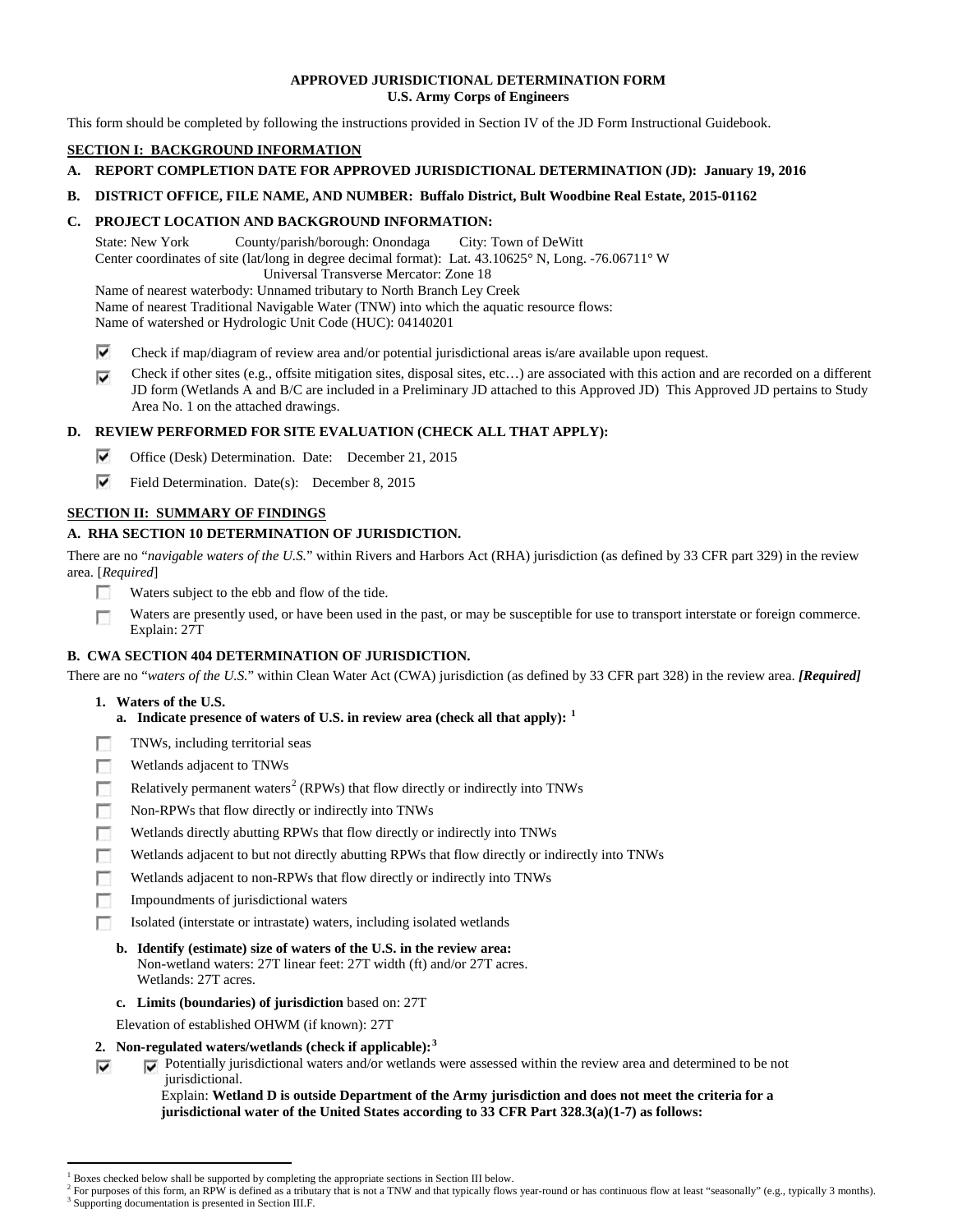1. does not/have not supported interstate or foreign commerce; **The wetland does not provide any ecological interconnect to downstream waters and is not confined by a berm, dam, or obstruction other than topography.**

- 2. are not an interstate water/wetland; **the wetland does not cross state boundaries**
- 3. the degradation or destruction of which would not affect interstate or foreign commerce and do not include such waters:
	- (i) which are or could be used by interstate or foreign travelers for recreational or other purposes; or
	- (ii) from which fish or shellfish are or could be taken and sold in interstate or foreign commerce; or
	- (iii) which are used or could be used for industrial purpose by industries in interstate commerce

#### **Wetland D cannot be used by interstate or foreign travelers for recreational or other purposes, fish or shellfish cannot be taken and sold in interstate or foreign commerce, and the wetland could not be used for industrial purposes by industries in interstate commerce.**

- 4. is not an impoundment of water otherwise defined as WOUS under the definition;
- 5. is not a tributary of waters identified in paragraphs (a)(1)-(4) of this section;
- 6. is not a territorial sea;

#### **7. is not adjacent to waters (other than waters that are themselves wetlands) identified in paragraphs (a)(1)-(6) of this section;**

Wetland D, measuring 0.02 acres is a small isolated depression that has no surface hydrological connection to downstream waters. Wetland D is an emergent wetland located within an agricultural field. There was no swale or drainage feature (hydrological connection) found coming out of Wetland D. Wetland D is located more than 3,000 linear feet from the nearest mapped stream. Wetlands A and B/C are evaluated in the Preliminary JD.

Limited functional attributes for Wetland D includes: 1) collection of surface water runoff; 2) storm water retention; and 3) wildlife habitat for mammals, amphibians and migratory birds. The source of hydrology is anticipated to be precipitation and surface water run-off and the potential for groundwater influence is not apparent. Collected water infiltrates or evaporates and does not enter a WOUS. It is highly unlikely that there are any shallow subsurface connections between any of the above waters and a surface water tributary to a navigable WOUS. Given the lack of hydrologic connection, the above-described wetland does not comprise a component of an ecological continuum and does not contribute to characteristics that would influence the physical, chemical, and biological integrity of downstream waters.

#### **SECTION III: CWA ANALYSIS**

#### **A. TNWs AND WETLANDS ADJACENT TO TNWs**

**The agencies will assert jurisdiction over TNWs and wetlands adjacent to TNWs. If the aquatic resource is a TNW, complete Section III.A.1 and Section III.D.1. only; if the aquatic resource is a wetland adjacent to a TNW, complete Sections III.A.1 and 2 and Section III.D.1.; otherwise, see Section III.B below**.

- **1. TNW**  Identify TNW: 27T Summarize rationale supporting determination: 27T
- **2. Wetland adjacent to TNW**

Summarize rationale supporting conclusion that wetland is "adjacent": 27T

### **B. CHARACTERISTICS OF TRIBUTARY (THAT IS NOT A TNW) AND ITS ADJACENT WETLANDS (IF ANY):**

**This section summarizes information regarding characteristics of the tributary and its adjacent wetlands, if any, and it helps determine whether or not the standards for jurisdiction established under Rapanos have been met.** 

**The agencies will assert jurisdiction over non-navigable tributaries of TNWs where the tributaries are "relatively permanent waters" (RPWs), i.e. tributaries that typically flow year-round or have continuous flow at least seasonally (e.g., typically 3 months). A wetland that directly abuts an RPW is also jurisdictional. If the aquatic resource is not a TNW, but has year-round (perennial) flow, skip to Section III.D.2. If the aquatic resource is a wetland directly abutting a tributary with perennial flow, skip to Section III.D.4.**

**A wetland that is adjacent to but that does not directly abut an RPW requires a significant nexus evaluation. Corps districts and EPA regions will include in the record any available information that documents the existence of a significant nexus between a relatively permanent tributary that is not perennial (and its adjacent wetlands if any) and a traditional navigable water, even though a significant nexus finding is not required as a matter of law.**

**If the waterbody[4](#page-1-0) is not an RPW, or a wetland directly abutting an RPW, a JD will require additional data to determine if the waterbody has a significant nexus with a TNW. If the tributary has adjacent wetlands, the significant nexus evaluation must consider the tributary in combination with all of its adjacent wetlands. This significant nexus evaluation that combines, for analytical purposes, the tributary and all of its adjacent wetlands is used whether the review area identified in the JD request is the tributary, or its adjacent wetlands, or both. If the JD covers a tributary with adjacent wetlands, complete Section III.B.1 for the tributary,** 

<span id="page-1-0"></span> <sup>4</sup> Note that the Instructional Guidebook contains additional information regarding swales, ditches, washes, and erosional features generally and in the arid West.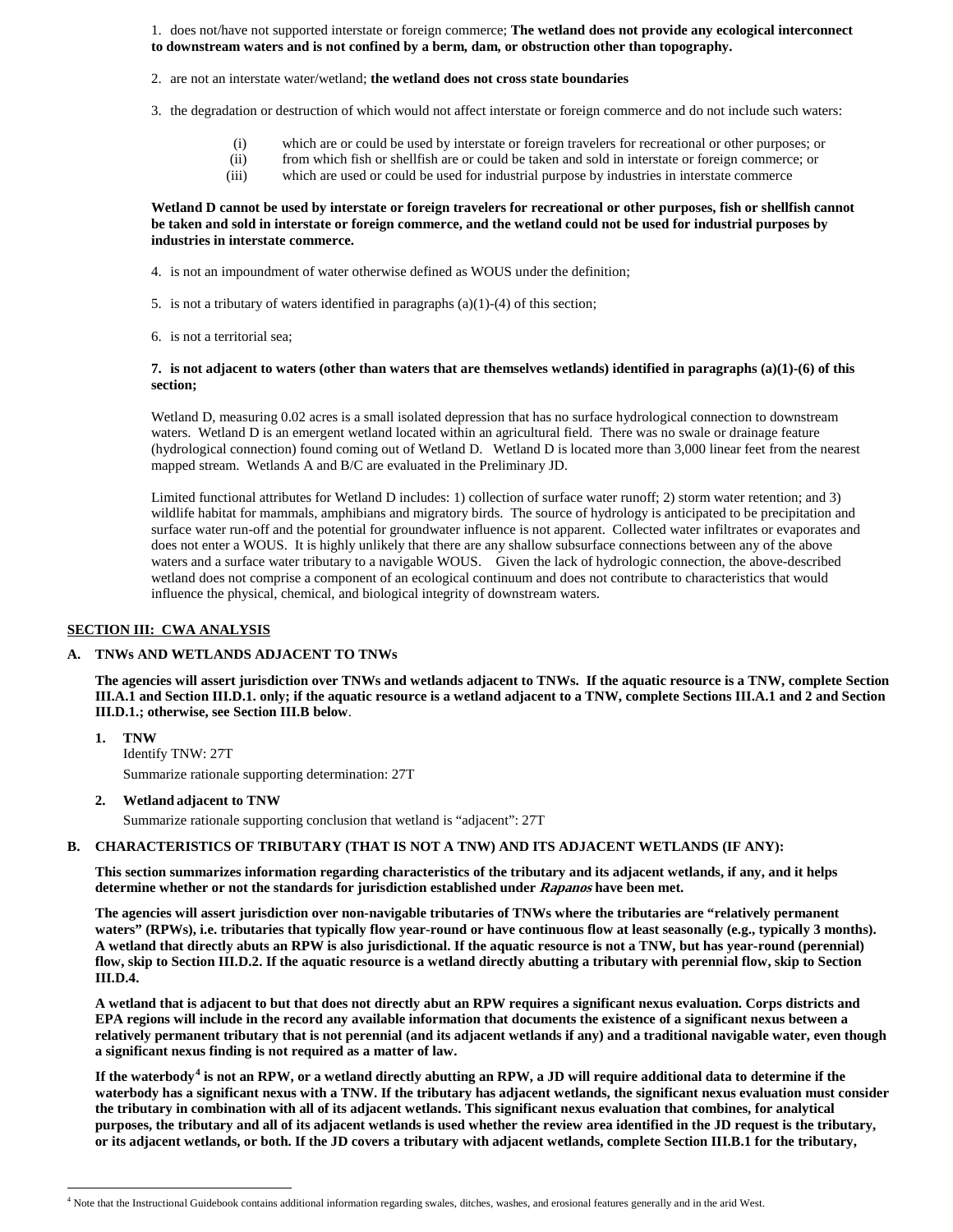**Section III.B.2 for any onsite wetlands, and Section III.B.3 for all wetlands adjacent to that tributary, both onsite and offsite. The determination whether a significant nexus exists is determined in Section III.C below.**

#### **1. Characteristics of non-TNWs that flow directly or indirectly into TNW**

**(i) General Area Conditions:** Watershed size: 27T 27T Drainage area: 27T 27T

Average annual rainfall: 27T inches

|                                                                                                                                                                                                                               |                                                                                                                                               | $11.01a5$ annual runnan. $27.1$ menes<br>Average annual snowfall: 27T inches                                                                                                                                                                                                            |  |  |  |  |  |  |
|-------------------------------------------------------------------------------------------------------------------------------------------------------------------------------------------------------------------------------|-----------------------------------------------------------------------------------------------------------------------------------------------|-----------------------------------------------------------------------------------------------------------------------------------------------------------------------------------------------------------------------------------------------------------------------------------------|--|--|--|--|--|--|
|                                                                                                                                                                                                                               |                                                                                                                                               | (ii) Physical Characteristics:<br>(a) Relationship with TNW:<br>Tributary flows directly into TNW.<br>n.                                                                                                                                                                                |  |  |  |  |  |  |
|                                                                                                                                                                                                                               | Tributary flows through 27T tributaries before entering TNW.                                                                                  |                                                                                                                                                                                                                                                                                         |  |  |  |  |  |  |
|                                                                                                                                                                                                                               |                                                                                                                                               | Project waters are 27T river miles from TNW.<br>Project waters are 27T river miles from RPW.<br>Project waters are 27T aerial (straight) miles from TNW.<br>Project waters are 27T aerial (straight) miles from RPW.<br>Project waters cross or serve as state boundaries. Explain: 27T |  |  |  |  |  |  |
|                                                                                                                                                                                                                               |                                                                                                                                               | Identify flow route to $TNW5$ : 27T<br>Tributary stream order, if known: 27T                                                                                                                                                                                                            |  |  |  |  |  |  |
|                                                                                                                                                                                                                               | <b>General Tributary Characteristics (check all that apply):</b><br>(b)<br>Natural<br>$\sim$<br><b>Tributary</b> is:                          |                                                                                                                                                                                                                                                                                         |  |  |  |  |  |  |
|                                                                                                                                                                                                                               |                                                                                                                                               | Artificial (man-made). Explain: 27T                                                                                                                                                                                                                                                     |  |  |  |  |  |  |
|                                                                                                                                                                                                                               |                                                                                                                                               | Manipulated (man-altered). Explain: 27T                                                                                                                                                                                                                                                 |  |  |  |  |  |  |
|                                                                                                                                                                                                                               |                                                                                                                                               | <b>Tributary</b> properties with respect to top of bank (estimate):<br>Average width: 27T feet<br>Average depth: 27T feet<br>Average side slopes: 27T                                                                                                                                   |  |  |  |  |  |  |
|                                                                                                                                                                                                                               | Primary tributary substrate composition (check all that apply):<br>Silts<br>Sands<br>Concrete                                                 |                                                                                                                                                                                                                                                                                         |  |  |  |  |  |  |
|                                                                                                                                                                                                                               |                                                                                                                                               | Cobbles<br>Muck<br>Gravel<br>L.                                                                                                                                                                                                                                                         |  |  |  |  |  |  |
|                                                                                                                                                                                                                               |                                                                                                                                               | Bedrock<br>n<br>Vegetation. Type/% cover: 27T                                                                                                                                                                                                                                           |  |  |  |  |  |  |
|                                                                                                                                                                                                                               |                                                                                                                                               | Other. Explain: 27T                                                                                                                                                                                                                                                                     |  |  |  |  |  |  |
| Tributary condition/stability [e.g., highly eroding, sloughing banks]. Explain: 27T<br>Presence of run/riffle/pool complexes. Explain: 27T<br>Tributary geometry: 27T<br>Tributary gradient (approximate average slope): 27T% |                                                                                                                                               |                                                                                                                                                                                                                                                                                         |  |  |  |  |  |  |
|                                                                                                                                                                                                                               |                                                                                                                                               | $(c)$ Flow:<br>Tributary provides for: 27T<br>Estimate average number of flow events in review area/year: 27T<br>Describe flow regime: 27T<br>Other information on duration and volume: 27T                                                                                             |  |  |  |  |  |  |
|                                                                                                                                                                                                                               | Surface flow is: 27T Characteristics: 27T                                                                                                     |                                                                                                                                                                                                                                                                                         |  |  |  |  |  |  |
|                                                                                                                                                                                                                               |                                                                                                                                               | Subsurface flow: 27T Explain findings: 27T<br>Dye (or other) test performed: 27T                                                                                                                                                                                                        |  |  |  |  |  |  |
|                                                                                                                                                                                                                               |                                                                                                                                               | Tributary has (check all that apply):<br>$\Box$ Bed and banks                                                                                                                                                                                                                           |  |  |  |  |  |  |
|                                                                                                                                                                                                                               | OHWM <sup>6</sup> (check all indicators that apply):<br>clear, natural line impressed on the bank $\Box$<br>the presence of litter and debris |                                                                                                                                                                                                                                                                                         |  |  |  |  |  |  |
|                                                                                                                                                                                                                               |                                                                                                                                               |                                                                                                                                                                                                                                                                                         |  |  |  |  |  |  |
|                                                                                                                                                                                                                               | changes in the character of soil<br>destruction of terrestrial vegetation                                                                     |                                                                                                                                                                                                                                                                                         |  |  |  |  |  |  |
|                                                                                                                                                                                                                               |                                                                                                                                               | shelving<br>the presence of wrack line<br>vegetation matted down, bent, or absent<br>sediment sorting<br>Ð                                                                                                                                                                              |  |  |  |  |  |  |
|                                                                                                                                                                                                                               |                                                                                                                                               | leaf litter disturbed or washed away<br>scour                                                                                                                                                                                                                                           |  |  |  |  |  |  |
|                                                                                                                                                                                                                               |                                                                                                                                               | sediment deposition<br>multiple observed or predicted flow events                                                                                                                                                                                                                       |  |  |  |  |  |  |

<sup>5</sup> Flow route can be described by identifying, e.g., tributary a, which flows through the review area, to flow into tributary b, which then flows into TNW. <sup>6</sup>

<span id="page-2-1"></span><span id="page-2-0"></span><sup>&</sup>lt;sup>6</sup>A natural or man-made discontinuity in the OHWM does not necessarily sever jurisdiction (e.g., where the stream temporarily flows underground, or where the OHWM has been removed by development or agricultural practices). Where there is a break in the OHWM that is unrelated to the waterbody's flow regime (e.g., flow over a rock outcrop or through a culvert), the agencies will look for indicators of flow above and below the break.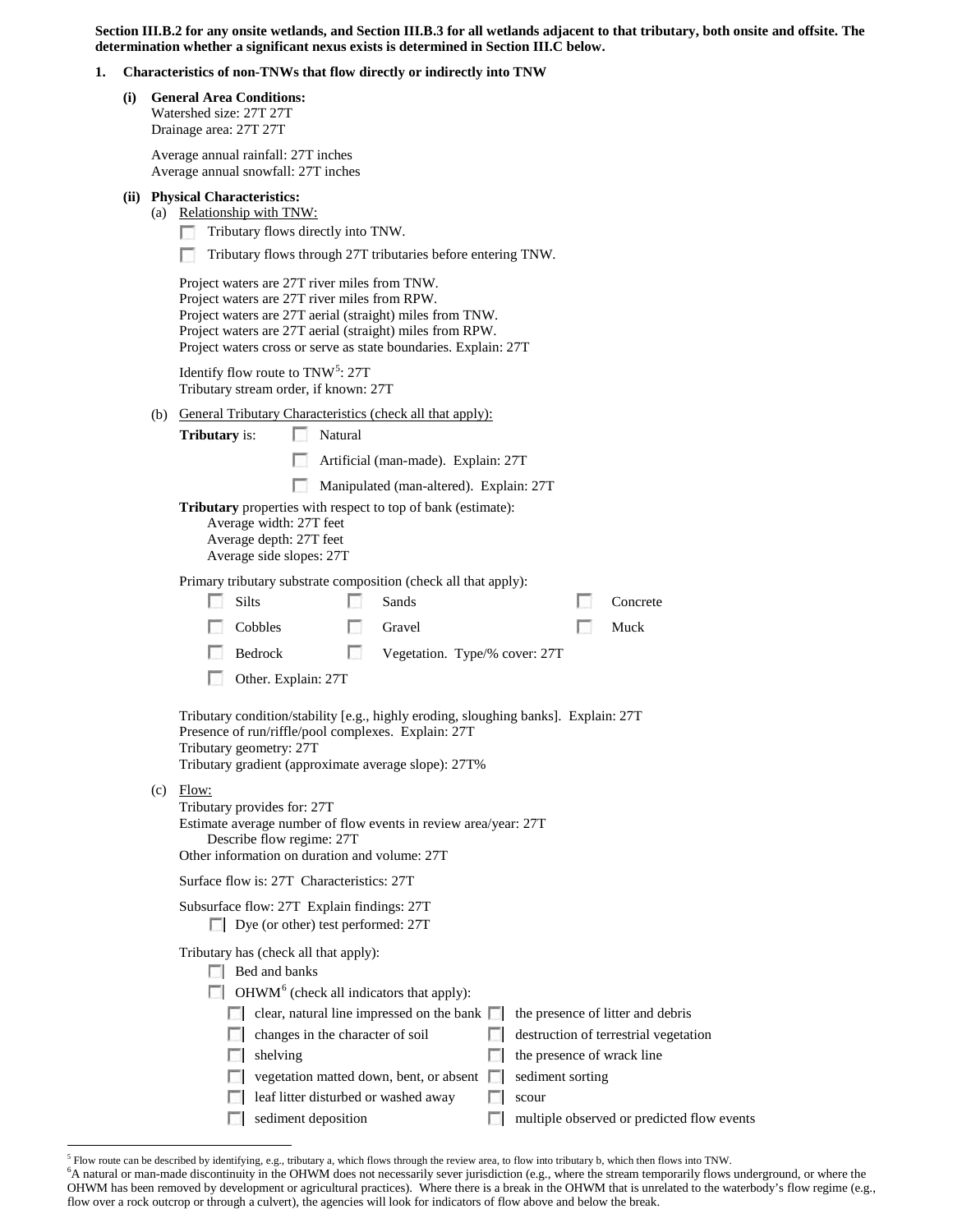|    |     |                                    | water staining<br>abrupt change in plant community 27T<br>other (list): 27T<br>Discontinuous OHWM. <sup>7</sup> Explain: 27T<br>п                                                                                                                                                                                                                                                                                                                          |
|----|-----|------------------------------------|------------------------------------------------------------------------------------------------------------------------------------------------------------------------------------------------------------------------------------------------------------------------------------------------------------------------------------------------------------------------------------------------------------------------------------------------------------|
|    |     |                                    | If factors other than the OHWM were used to determine lateral extent of CWA jurisdiction (check all that apply):<br>High Tide Line indicated by:<br>Mean High Water Mark indicated by:<br>oil or scum line along shore objects<br>survey to available datum;<br>fine shell or debris deposits (foreshore)<br>physical markings;<br>physical markings/characteristics<br>vegetation lines/changes in vegetation types.<br>tidal gauges<br>other (list): 27T |
|    |     |                                    | (iii) Chemical Characteristics:<br>Characterize tributary (e.g., water color is clear, discolored, oily film; water quality; general watershed characteristics, etc.).<br>Explain: 27T<br>Identify specific pollutants, if known: 27T<br>(iv) Biological Characteristics. Channel supports (check all that apply):<br>Riparian corridor. Characteristics (type, average width): 27T<br>Wetland fringe. Characteristics: 27T                                |
|    |     | п                                  | Habitat for:<br>Federally Listed species. Explain findings: 27T<br>Fish/spawn areas. Explain findings: 27T<br>Other environmentally-sensitive species. Explain findings: 27T<br>Aquatic/wildlife diversity. Explain findings: 27T                                                                                                                                                                                                                          |
| 2. |     |                                    | Characteristics of wetlands adjacent to non-TNW that flow directly or indirectly into TNW                                                                                                                                                                                                                                                                                                                                                                  |
|    | (i) | Properties:                        | <b>Physical Characteristics:</b><br>(a) General Wetland Characteristics:<br>Wetland size: 27T acres<br>Wetland type. Explain: 27T<br>Wetland quality. Explain: 27T<br>Project wetlands cross or serve as state boundaries. Explain: 27T                                                                                                                                                                                                                    |
|    |     |                                    | (b) General Flow Relationship with Non-TNW:<br>Flow is: 27T Explain: 27T<br>Surface flow is: 27T<br>Characteristics: 27T<br>Subsurface flow: 27T Explain findings: 27T<br>Dye (or other) test performed: 27T                                                                                                                                                                                                                                               |
|    |     | (c)<br>$\mathcal{L}$<br><b>COL</b> | Wetland Adjacency Determination with Non-TNW:<br>Directly abutting<br>Not directly abutting<br>Discrete wetland hydrologic connection. Explain: 27T<br>Ecological connection. Explain: 27T<br>$\sim$<br>Separated by berm/barrier. Explain: 27T<br>п                                                                                                                                                                                                       |
|    |     |                                    | (d) Proximity (Relationship) to TNW<br>Project wetlands are 27T river miles from TNW.<br>Project waters are 27T aerial (straight) miles from TNW.<br>Flow is from: 27T<br>Estimate approximate location of wetland as within the 27T floodplain.                                                                                                                                                                                                           |
|    |     |                                    | (ii) Chemical Characteristics:<br>Characterize wetland system (e.g., water color is clear, brown, oil film on surface; water quality; general watershed characteristics;<br>etc.). Explain: 27T<br>Identify specific pollutants, if known: 27T                                                                                                                                                                                                             |
|    |     |                                    | (iii) Biological Characteristics. Wetland supports (check all that apply):<br>Riparian buffer. Characteristics (type, average width): 27T                                                                                                                                                                                                                                                                                                                  |

- Vegetation type/percent cover. Explain: 27T
- <span id="page-3-0"></span>**Habitat for:**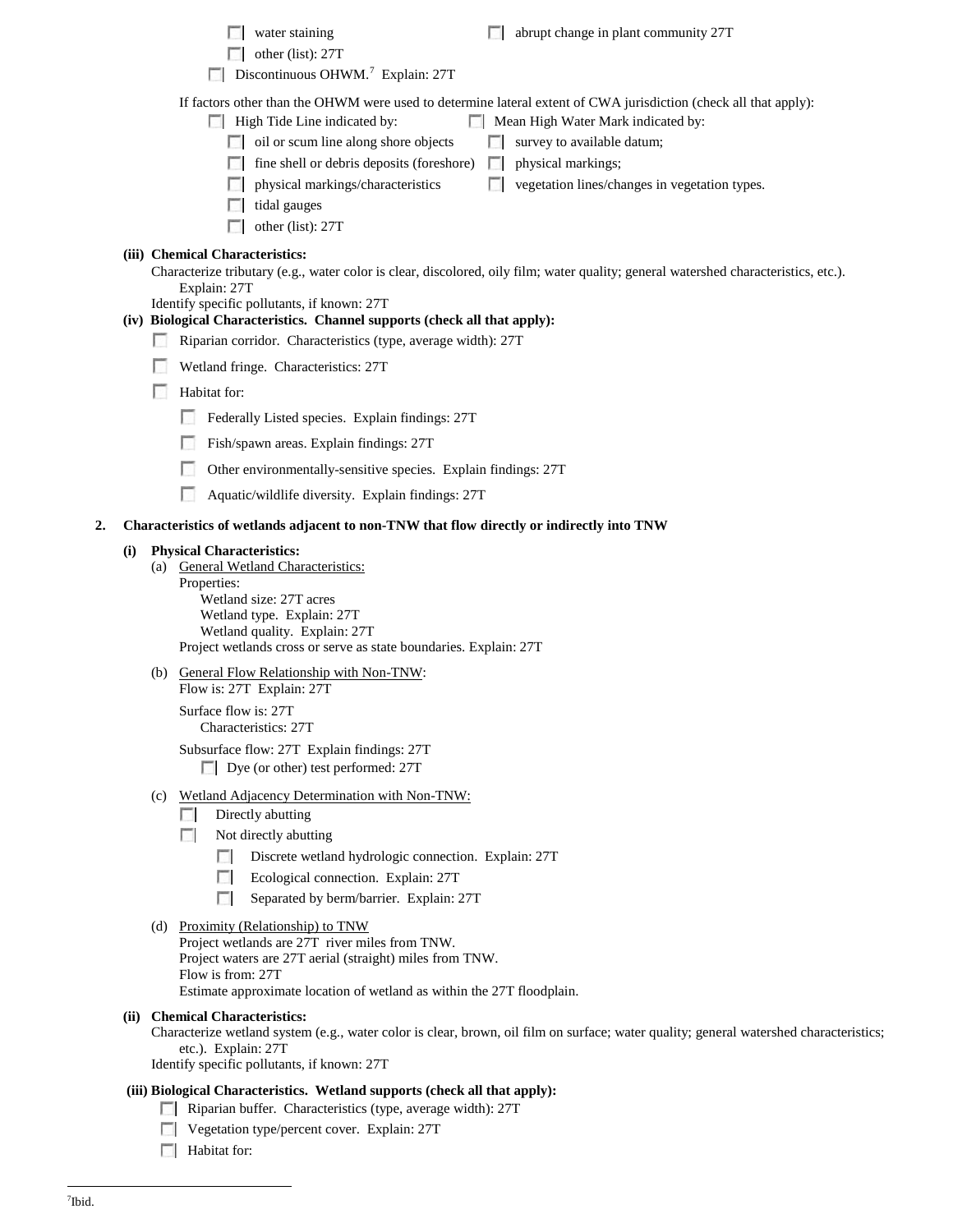Federally Listed species. Explain findings: 27T

Fish/spawn areas. Explain findings: 27T

Other environmentally-sensitive species. Explain findings: 27T

Aquatic/wildlife diversity. Explain findings: 27T

### **3. Characteristics of all wetlands adjacent to the tributary (if any)**

All wetland(s) being considered in the cumulative analysis: 27T Approximately (27T) acres in total are being considered in the cumulative analysis. For each wetland, specify the following:

| Directly abuts? $(Y/N)$ | Size (in acres) | Directly abuts? $(Y/N)$ | Size (in acres) |
|-------------------------|-----------------|-------------------------|-----------------|
| 27T                     |                 | 27T                     | 27T             |
| 27T                     | 27T             | 27T                     | 27T             |
| 27T                     | 27T             | 27T                     | 27T             |
| 27T                     | דרר             | フフT                     | 27T             |

Summarize overall biological, chemical and physical functions being performed: 27T

### **C. SIGNIFICANT NEXUS DETERMINATION**

**A significant nexus analysis will assess the flow characteristics and functions of the tributary itself and the functions performed by any wetlands adjacent to the tributary to determine if they significantly affect the chemical, physical, and biological integrity of a TNW. For each of the following situations, a significant nexus exists if the tributary, in combination with all of its adjacent wetlands, has more than a speculative or insubstantial effect on the chemical, physical and/or biological integrity of a TNW. Considerations when evaluating significant nexus include, but are not limited to the volume, duration, and frequency of the flow of water in the tributary and its proximity to a TNW, and the functions performed by the tributary and all its adjacent wetlands. It is not appropriate to determine significant nexus based solely on any specific threshold of distance (e.g. between a tributary and its adjacent wetland or between a tributary and the TNW). Similarly, the fact an adjacent wetland lies within or outside of a floodplain is not solely determinative of significant nexus.** 

#### **Draw connections between the features documented and the effects on the TNW, as identified in the** *Rapanos* **Guidance and discussed in the Instructional Guidebook. Factors to consider include, for example:**

- Does the tributary, in combination with its adjacent wetlands (if any), have the capacity to carry pollutants or flood waters to TNWs, or to reduce the amount of pollutants or flood waters reaching a TNW?
- Does the tributary, in combination with its adjacent wetlands (if any), provide habitat and lifecycle support functions for fish and other species, such as feeding, nesting, spawning, or rearing young for species that are present in the TNW?
- Does the tributary, in combination with its adjacent wetlands (if any), have the capacity to transfer nutrients and organic carbon that support downstream foodwebs?
- Does the tributary, in combination with its adjacent wetlands (if any), have other relationships to the physical, chemical, or biological integrity of the TNW?

#### *Note: the above list of considerations is not inclusive and other functions observed or known to occur should be documented below:*

- **1. Significant nexus findings for non-RPW that has no adjacent wetlands and flows directly or indirectly into TNWs.** Explain findings of presence or absence of significant nexus below, based on the tributary itself, then go to Section III.D: 27T
- **2. Significant nexus findings for non-RPW and its adjacent wetlands, where the non-RPW flows directly or indirectly into TNWs.**  Explain findings of presence or absence of significant nexus below, based on the tributary in combination with all of its adjacent wetlands, then go to Section III.D: 27T
- **3. Significant nexus findings for wetlands adjacent to an RPW but that do not directly abut the RPW.** Explain findings of presence or absence of significant nexus below, based on the tributary in combination with all of its adjacent wetlands, then go to Section III.D: 27T

### **D. DETERMINATIONS OF JURISDICTIONAL FINDINGS. THE SUBJECT WATERS/WETLANDS ARE (CHECK ALL THAT APPLY):**

- **1. TNWs and Adjacent Wetlands.** Check all that apply and provide size estimates in review area:
	- TNWs: 27T linear feet 27T width (ft), Or, 27T acres.
	- Wetlands adjacent to TNWs: 27T acres.

#### **2. RPWs that flow directly or indirectly into TNWs.**

- Tributaries of TNWs where tributaries typically flow year-round are jurisdictional. Provide data and rationale indicating that tributary is perennial: 27T.
- Tributaries of TNW where tributaries have continuous flow "seasonally" (e.g., typically three months each year) are jurisdictional. Data supporting this conclusion is provided at Section III.B. Provide rationale indicating that tributary flows seasonally: 27T.

Provide estimates for jurisdictional waters in the review area (check all that apply):

- $\Box$  Tributary waters: 27T linear feet 27T width (ft).
- Other non-wetland waters: 27T acres.

Identify type(s) of waters: 27T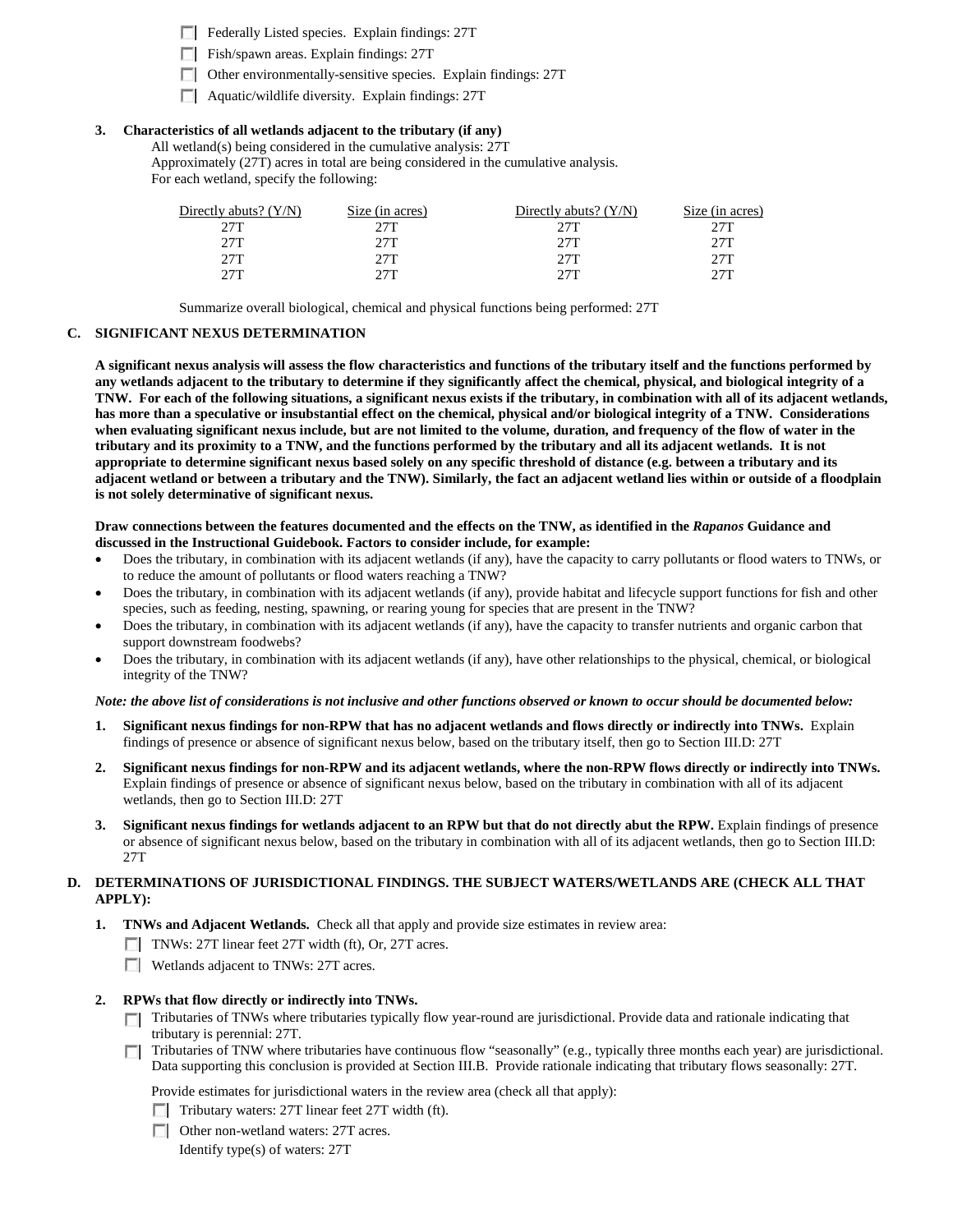# **3. Non-RPWs[8](#page-5-0) that flow directly or indirectly into TNWs.**

Waterbody that is not a TNW or an RPW, but flows directly or indirectly into a TNW, and it has a significant nexus with a TNW is jurisdictional. Data supporting this conclusion is provided at Section III.C.

Provide estimates for jurisdictional waters within the review area (check all that apply):

- $\Box$  Tributary waters: 27T linear feet 27T width (ft).
- Other non-wetland waters: 27T acres. Identify type(s) of waters: 27T
- 
- **4. Wetlands directly abutting an RPW that flow directly or indirectly into TNWs.**
	- Wetlands directly abut RPW and thus are jurisdictional as adjacent wetlands.
		- Wetlands directly abutting an RPW where tributaries typically flow year-round. Provide data and rationale n. indicating that tributary is perennial in Section III.D.2, above. Provide rationale indicating that wetland is directly abutting an RPW: 27T
		- Wetlands directly abutting an RPW where tributaries typically flow "seasonally." Provide data indicating that tributary is seasonal in Section III.B and rationale in Section III.D.2, above. Provide rationale indicating that wetland is directly abutting an RPW: **27T**

Provide acreage estimates for jurisdictional wetlands in the review area: 27T acres.

## **5. Wetlands adjacent to but not directly abutting an RPW that flow directly or indirectly into TNWs.**

Wetlands that do not directly abut an RPW, but when considered in combination with the tributary to which they are n. adjacent and with similarly situated adjacent wetlands, have a significant nexus with a TNW are jurisidictional. Data supporting this conclusion is provided at Section III.C.

Provide acreage estimates for jurisdictional wetlands in the review area: 27T acres.

## **6. Wetlands adjacent to non-RPWs that flow directly or indirectly into TNWs.**

 $\Box$  Wetlands adjacent to such waters, and have when considered in combination with the tributary to which they are adjacent and with similarly situated adjacent wetlands, have a significant nexus with a TNW are jurisdictional. Data supporting this conclusion is provided at Section III.C.

Provide estimates for jurisdictional wetlands in the review area: 27T acres.

## **7. Impoundments of jurisdictional waters. [9](#page-5-1)**

As a general rule, the impoundment of a jurisdictional tributary remains jurisdictional.

- Demonstrate that impoundment was created from "waters of the U.S.," or **F**
- Demonstrate that water meets the criteria for one of the categories presented above (1-6), or
- Demonstrate that water is isolated with a nexus to commerce (see E below).

### **E. ISOLATED [INTERSTATE OR INTRA-STATE] WATERS, INCLUDING ISOLATED WETLANDS, THE USE, DEGRADATION OR DESTRUCTION OF WHICH COULD AFFECT INTERSTATE COMMERCE, INCLUDING ANY SUCH WATERS (CHECK ALL THAT APPLY):[10](#page-5-2)**

which are or could be used by interstate or foreign travelers for recreational or other purposes.

- from which fish or shellfish are or could be taken and sold in interstate or foreign commerce.
- $\Box$  which are or could be used for industrial purposes by industries in interstate commerce.
- **Interstate isolated waters. Explain: 27T**
- Other factors.Explain: 27T

# **Identify water body and summarize rationale supporting determination:** 27T

Provide estimates for jurisdictional waters in the review area (check all that apply):

- Tributary waters: 27T linear feet 27T width (ft).
- **Other non-wetland waters: 27T acres.**

Identify type(s) of waters: 27T

п Wetlands: 27T acres.

# **F. NON-JURISDICTIONAL WATERS, INCLUDING WETLANDS (CHECK ALL THAT APPLY):**

If potential wetlands were assessed within the review area, these areas did not meet the criteria in the 1987 Corps of Engineers Wetland Delineation Manual and/or appropriate Regional Supplements.

- ⊽ Review area included isolated waters with no substantial nexus to interstate (or foreign) commerce.
	- Prior to the Jan 2001 Supreme Court decision in "*SWANCC*," the review area would have been regulated based solely on the ⊽ "Migratory Bird Rule" (MBR).
- П Waters do not meet the "Significant Nexus" standard, where such a finding is required for jurisdiction. Explain: 27T

 $\frac{1}{8}$ 

<span id="page-5-1"></span><span id="page-5-0"></span> ${}^{8}$ See Footnote # 3.<br>9 To complete the analysis refer to the key in Section III.D.6 of the Instructional Guidebook.

<span id="page-5-2"></span><sup>&</sup>lt;sup>10</sup> Prior to asserting or declining CWA jurisdiction based solely on this category, Corps Districts will elevate the action to Corps and EPA HQ for review consistent with the process described in the Corps/EPA *Memorandum Regarding CWA Act Jurisdiction Following Rapanos.*